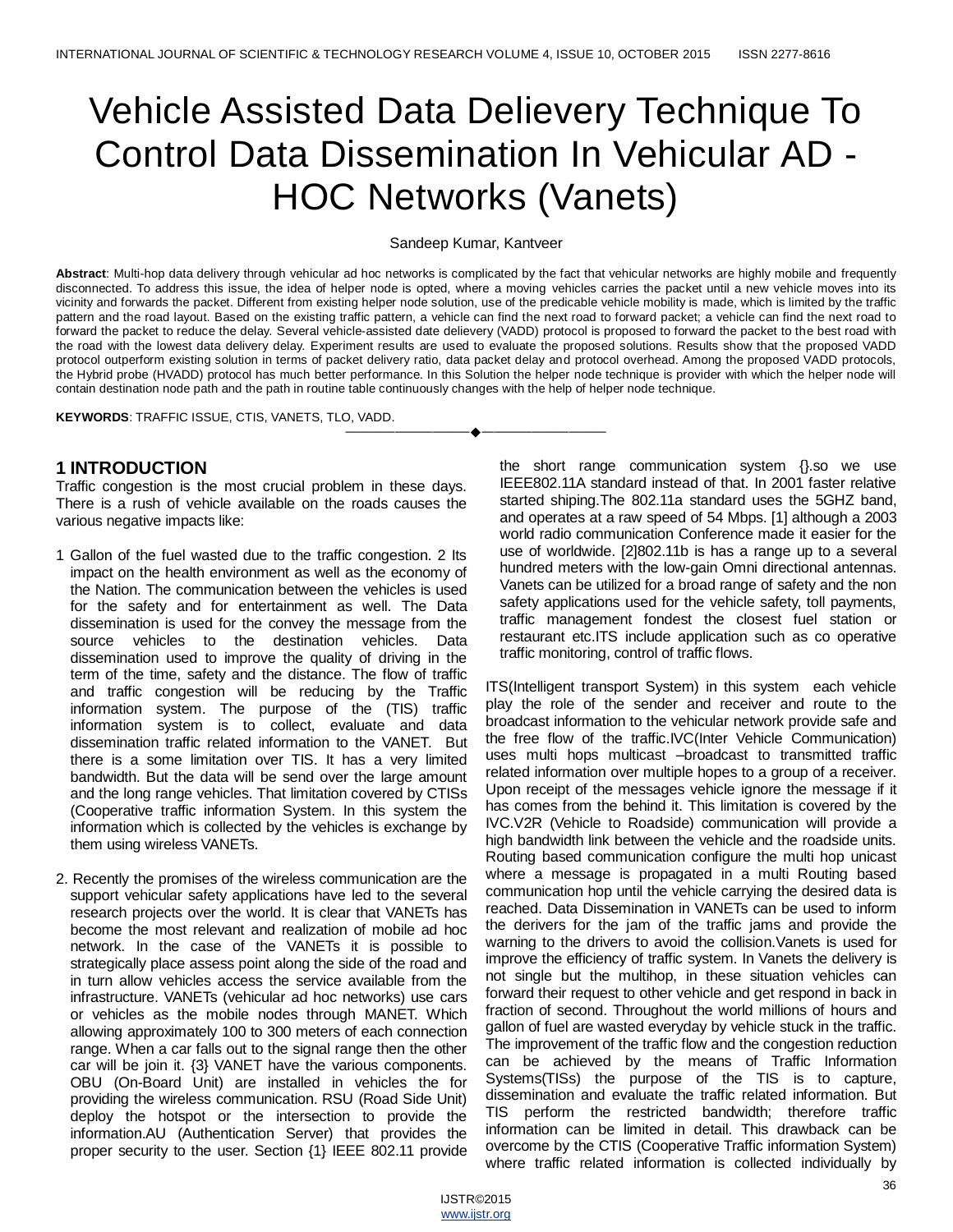vehicles and exchange between themselves using wireless networks. We can use the wireless technology here like GSM, GPRS, or UMTS .which have the lowest bandwidth. Instead WLAN have the higher bandwidth. We can use the WLAN for the communication for the various networks here. The MAC layer is a set of protocols, which is responsible for the maintaining order ad management in the use of a shared medium. [ ] The DFWMAC-DCF CSMA/CA is an carrier sense multiple Access with Collision Avoidance protocol.[ ] next one is DFWMAC-DCF w/RTS/CTS It is the extension of the CSMA/CA. it is avoids the hidden terminal problem and offer an easy method to transit segments IP data packet closer together. [ ] for LAN the third access method is DFWMAC-PCF. If there is the two packet ratio at the same time it will be avoid the problem for the two DCF access method .They grant to access the priority based packet for the data dissemination. The Physical layer is the bits of the pipe that is used to connect the one sender with the possible multiple receiver. The bits may be some time loss or the corrupted that will be covered by that layer.802.11, 802.11b 802.11a are the various types of that layer which is further discussed in section {1} HCTIS (Hybrid Cooperative traffic information system) is used in the existing approach which we are followed by us but the various limitations will be come out in this. Data delay, communication range issue, buffering of data, broadcast storm problem, simulation time, throughput, packet delivery ratio and end to end delay vehicular network comes in existing approach. No data dissemination control in the approach is crucial problem. Result is the data packet will be loss and it doesn't reach at the final destination where it will require. The IEEE 802.11 WLAN protocol is standardizes the LAN and MAN. The MAC layer it's a set of the protocol, which is responsible for the maintaining order and the management in the used of the Data shared system. our contribution is to involve the three different co-ordination functions for access the method. These limitation covered by the TLO (The Last One Algorithm) and the VADD (Vehicle Assisted Data Delivery Technique with the carry Forward technique). TLO is a position based algorithm which provides proper data dissemination in the ad-hoc networks. Which provide the proper solution to reduce the end to end delay and broadcast storm problem. In this approach the vehicle will know the each other geographical location of the each other. In this approach it provides the proper communication range to the each vehicle. In this approach the data packet will be forward with the carry approach technique and there will be no problem for losing the data packets and the buffering of the data. When the accident take place the accident vehicle send a broadcast alert message to other vehicle. The vehicle which is in the range of the TLO algorithm after receiving the message it will not rebroadcast it immediately. It will wait for some time and perform the TLO algorithm. In this algorithm each vehicles calculate distance from the emergency initiator vehicle and also compared their neighbor distance. In the range of 0-300 meters the 250 m is farther away from the emergency initiator. The vehicles A, B, C, D is knew that vehicle E is the farthest one. Now the last one is selected by the TLO algorithm will retransmit the alert message to the next set of the vehicles and when the threshold waiting time expires and the other nodes didn't receive the alert message, it thinks there is no relay behind them and TLO is run again to find the next last node. Until a successful broadcast is carried out, this process is repeated.



#### **DIAGRAMATIC TLO ALGORITHM EXPLANATION**

2 VADD (Vehicle Assisted Data Delivery Technique with carry forward technique) we will develop the vehicle assisted data delivery method. This method adopt the idea of storing and carry forward, where nodes carry the packet when there is no route and forward the packet to the new receiver that moves into its direction. The data forwarding path computed by vehicle assisted data delivery method takes densely populated roads with high probability, which makes a suitable approach for the forwarding data over sparsely connected VANETs. Therefore, even without end –to – end connection, the data packet can still be efficiently routed between and the road side unit with high success rate and reasonable delay. For the reason why the author will be take this proposed algorithms because of it will carry the data from one node to the other without end to end delay and the problem which occur is the data packet loss end to end delay and the data buffering during the passes of the data will be overcome by the proposed approach and the simulation technique. { } Simulation tool is the very important and the integral part of the technology. Simulation can be used for the different application and for the different purpose. Computerized simulation is performed to study the behavior of the performance of the any system. Different variable are used to measure the performance of any system during the simulation. Many natural systems are used to analyzed the using the simulation performance using the computer. The main application in which the simulation is performed includes the social science, chemistry, biology, finance and the physics. Simulation is also widely used in the all type of the engineering. The applications for simulation are increasingly very rapidly and simulation is becoming the part of the network traffic control design systems as well final submission. Simulation is very important in the research area of the computer and communication. The communication between all the network components or nodes can be studies using the formulas and simulations. Various types of components to be simulates can include end users, routers, switch, server, data centers, link between the components and communication packet. The simulation tool is performed in the offline mode. The networks parameters are updated and changed during the simulation to identify the end result that can be achieved by the use f given setup in a network. The results from simulation test help to identify the complete communication across the network. So the end to end delay, data buffering, throughput and the data packet delivery may be overcomes by the proposed techniques which we are used in this paper.NS2 is an powerful simulation tool which provide an the proper reliability, direction and the genuine work for the communication of the various network and helpful for the dissemination of the various data in the Vanets. In today date whole the world there is a millions of vehicles are available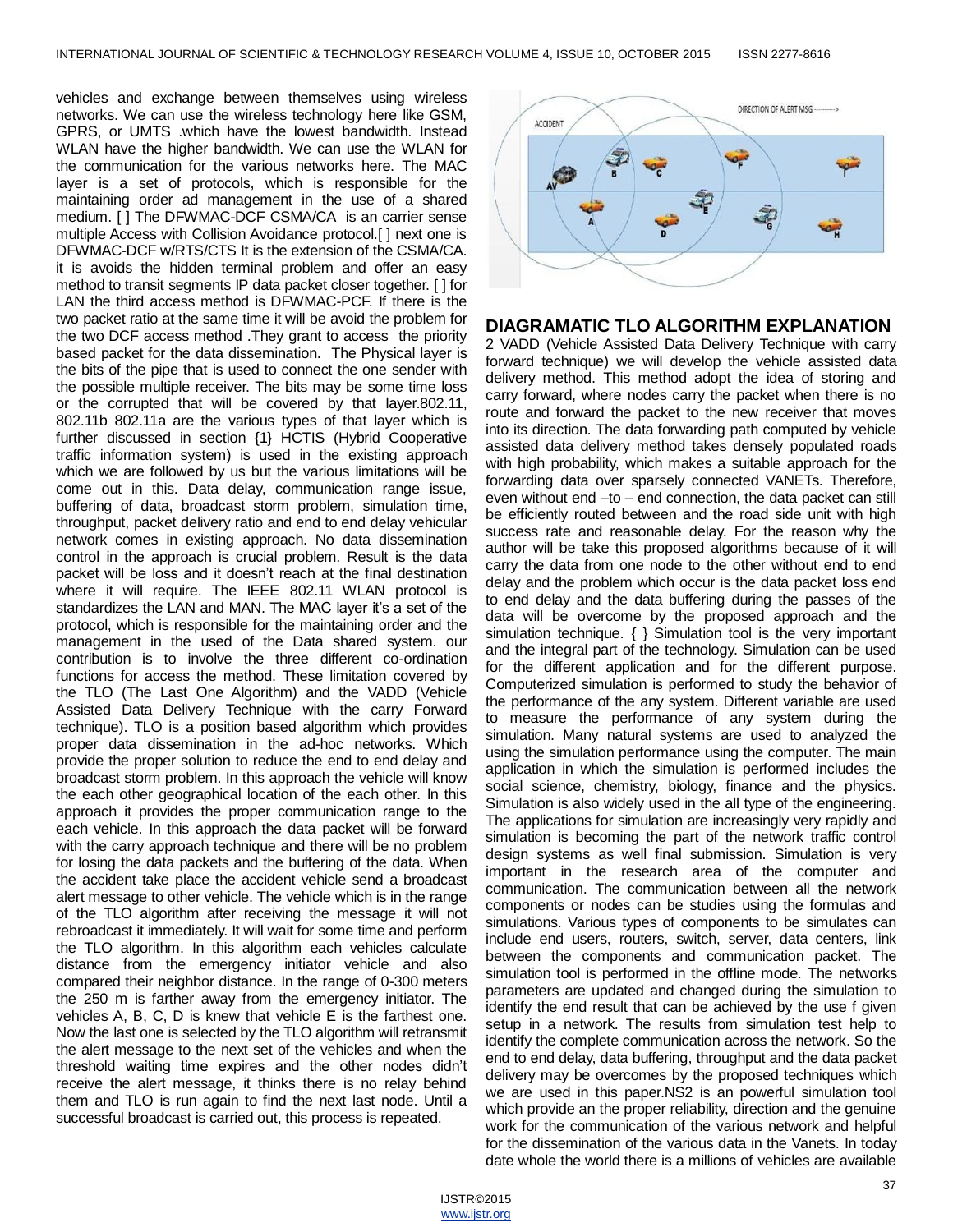and the traffic problem become the more crucial problem millions of the gallon fuel and the number of the accident cases may be occur due to the traffic issue. So the communication between the various vehicles may aware the driver about the traffic problem. And the traffic rush issues.

## **2 METHODOLOGY.**

To attain the objective step by step methodology used in this dissertation. Subsequent are the different steps which are used to accomplish this work. Following the various steps used to accomplish the objectives of the dissertation.

**STEP 1** = The Snapshot for the data packet is losses during the data will be forwarded from source to the destination in HCTIS existing approach





The given figure show that how the data packets will be losses during the forwarding the packet and the result is data will be not reaches at the destination in the proper time and the data packets will be loss.

# **3 OUR CONTRIBUTION**

**STEP 1** = Now the TLO (The last one) algorithm will be performed by us which will provide data dissemination and reduce the end to end delay and data buffering problem in the existing approach. The end to end delay, throughput and the data buffering problem issue may be occur in the existing HCTIS approach and the result formation is no proper delivery of the information from source to destination due to loss of data packets.

**STEP 2** = The VADD (VEHICLE ASSISTED DATA DELIEVERY TECHINQUE WITH CARRY FORWAD TECHNIQUE) protocol in this proposed approach data will be start with the carry forward approach with the help of the NS2. In carry forward technique, a node will be generated which will contain forward path for destination node. The method adopt the idea of storing and carries and forward where node carry the packet when there is no route and forward it to the new receivers that moves into its direction.

**STEP 3** = Now concatenate the result of each plane and get the fused image.



*FIG 1.2 = DATA TRANSMISSION WITH CARRY FORWARD BY VADD*.



*FIG 1.3 = DATA TRANSMISSION SENDER TO RECIEVER.*

## **4 PERFORMANCE MATRICES**

The performance metrics are the metrics that are used to evaluate the performance of Energy based Fuzzy inference, genetic algorithm and hybrid of fuzzy and genetic algorithm. The following performance metrics has been taken in our research:-

 Packet delivery Ratio (PDR) It is the ratio of add the received data packets at the destination to the number of the data packet sent by all the sources. It is calculated by dividing the number of packet received by destination through the no. of packet originated from the source.  $PDR = (P_r / P_s) * 100$ 

**Where, P<sup>r</sup> is total packet received and P<sup>s</sup> is total packet sent.**

## **5 EXPERIMENT RESULTS**

*FIG 1; The problem found in the existing approach is data packet loss, throughput, end to end delay. This will be given below*

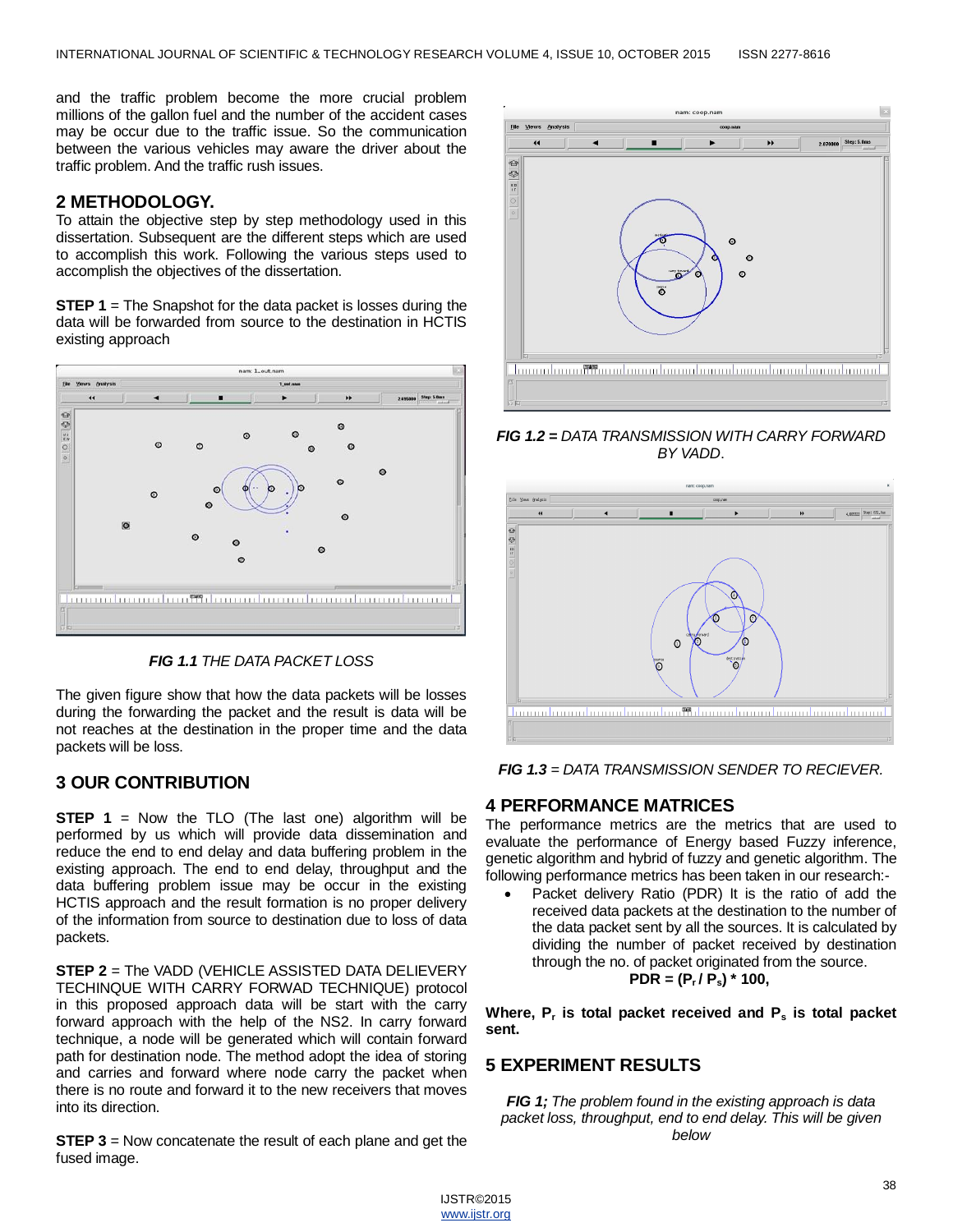

#### **DATA PACKET LOSS**

 End to End delay: This include all possible delays caused by buffering during route discovery, latency, and retransmission by intermediate nodes, processing delay and propagation delay. It is calculated by

$$
D = (T_r - T_s),
$$

#### **Where, T<sup>r</sup> is receive time and T<sup>s</sup> is sent time of the packet.**

 Throughput: It is the average at which data packet is delivered successfully from one node to another over a communicating network. It is usually measured in bits per second.

Throughput = (no of delivered packet  $*$  packet size) / total duration of simulation.

*FIG 2; From figure it has demonstrated the output image taken by VADD proposed approach by replacing existing approach.*



## **FINAL PROPOSED IMAGE**

THE FIG 2; IS OUR PROPOSED image which provide us the proper data delivery from source to the destination without data packet loss .proper throughput in which the data packet is delivered successfully from one node to another over a communication network and reduces end to end delay which is caused by the data buffering. The nature of the output image is great with our proposed strategy regarding all the procedures examined.

# **6 PERFORMANCE ANALYSIS OF PROPOSED SYSTEM**

This chapter contain the cross validation is the middle of existing and proposed procedures. The execution of the proposed algorithm is superior to the current technologies.

## **1 THROUGHPUT OF PROPOSED TECHNIQUE**



| No of<br><b>Nodes</b> | <b>Existing</b><br>approach | <b>Proposed</b><br>Approach |
|-----------------------|-----------------------------|-----------------------------|
| 5                     | 62.00%                      | 63.75%                      |
| 20                    | 70.75%                      | 71.75%                      |
| 35                    | 73.67%                      | 74.43%                      |

The comparison of throughput of existing and proposed approach. The proposed system i.e. VADD have better throughput over HCTIS.

# **2 PACKET DELIEVERY RATIO OF THE PROPOSED TECHNIQUE**

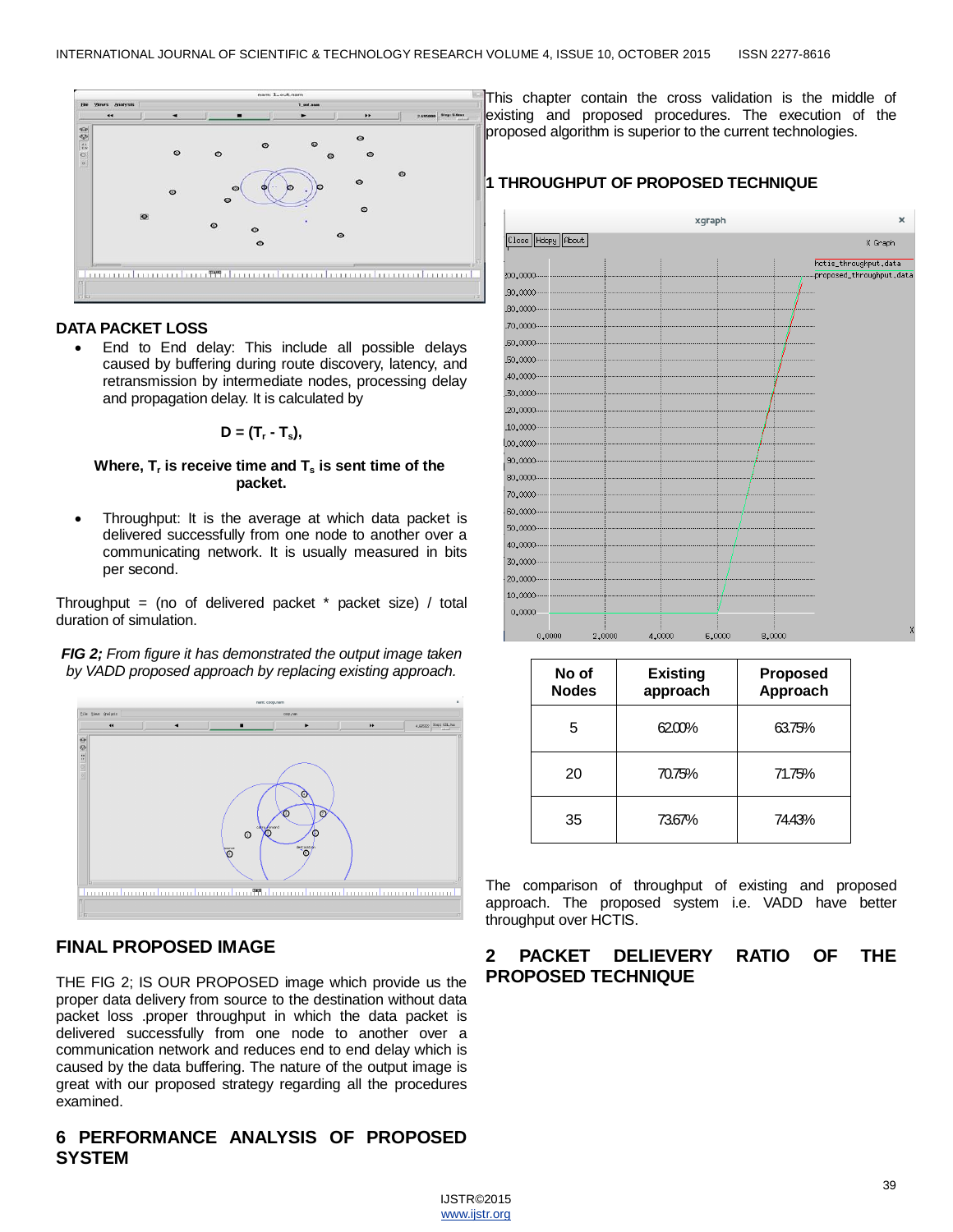

| No of Nodes | Existing<br>approach | Proposed<br>Approach |
|-------------|----------------------|----------------------|
| 5           | 70.44%               | 71.56%               |
| 20          | 79.46%               | 80.95%               |
| 35          | 87.94%               | 88.93%               |

Depicts the comparison of packet Delivery Ratio of existing and proposed approach. It defined the ratio of the entire received data packet at the destination to no. of data packets sent by all the sources. Packet delivery ratio of VADD is higher then the existing technique.

# **3 END TO END DELAY OF THE PROPOSED TECHNIQUE.**



| No of Nodes | Existing<br>approach | Proposed<br>Approach |
|-------------|----------------------|----------------------|
| 5           | 37.86%               | 35.37%               |
| 20          | 57.75%               | 53.37%               |
| 35          | 60.64%               | 57.35%               |

Depicts the comparison of end to end delay of existing and proposed approach. End to end delay or latency is defined as the average time taken by the data packets to reach from source to destination. VADD has the less end to end delay as compared to the existing approach.

# **7 CONCLUSIONS AND THE FUTURE SCOPE.**

Many researchers and industry players believe that the benefit of vehicular networks on traffic safety and many commercial applications should be able to justify the cost. With such a vehicular network, many delivery applications can be supported without extra hardware cost. However, existing protocols are not suitable for supporting delay tolerant application in sparsely connected vehicular networks. To address this problem, the idea of helper node is opted, where a moving vehicle carries the packet until a new vehicle moves into its vicinity and forwards the packet. Different from existing helper node solutions, predictable vehicle mobility is used , which is limited by the traffic pattern and road layout experiment results showed that the proposed VADD protocols outperform existing solutions in terms of packet delivery ratio, data packet delay and traffic overhead. Among the proposed VADD protocols, the helper node technique is better than the previous technique. As the future work, security feature should be taken by better experimental as securing something is a never ending process.

## **8 REFERENCES**

- [1] Hamid RezaArkian, RezaIbrahim Atani, AtefePourkhalili, SamanKamali, "Cluster-based traffic information generalization in Vehicular Ad-hoc Networks", Elsevier 2014.
- [2] Rasmeet SBalia, Neeraj Kumara, Joel J.P.C.Rodriguesb, ―Clustering in vehicular ad hoc networks: Taxonomy, challenges and solutions", Elsevier 2014.
- [3] OmarChakroun, SoumayaCherkaoui, "Overhead-free congestion control and data dissemination for 802.11p VANETs", Elsevier 2014.
- [4] M.S.Kakkasageria, S.S.Manvi, "Regression based critical information aggregation and dissemination in VANETs: A cognitive agent approach", Elsevier 2014.
- [5] MoumenaChaqfeh, AbderrahmaneLakas, ImadJawhar, "A survey on data dissemination in vehicular ad hoc networks", Elsevier 2014.
- [6] Yousef-Awwad Daraghmi and Chih-Wei Yi, National Chiao Tung University Ivan Stojmenovic, University of Ottawa, Canada, and King Abdulaziz University, Saudi Arabia, ―Forwarding Methods in Data Dissemination and Routing Protocols for Vehicular Ad Hoc Networks", IEEE 2013.
- [7] Ming-Chin Chuang and Jeng-Farn Lee, "TEAM: Trust-